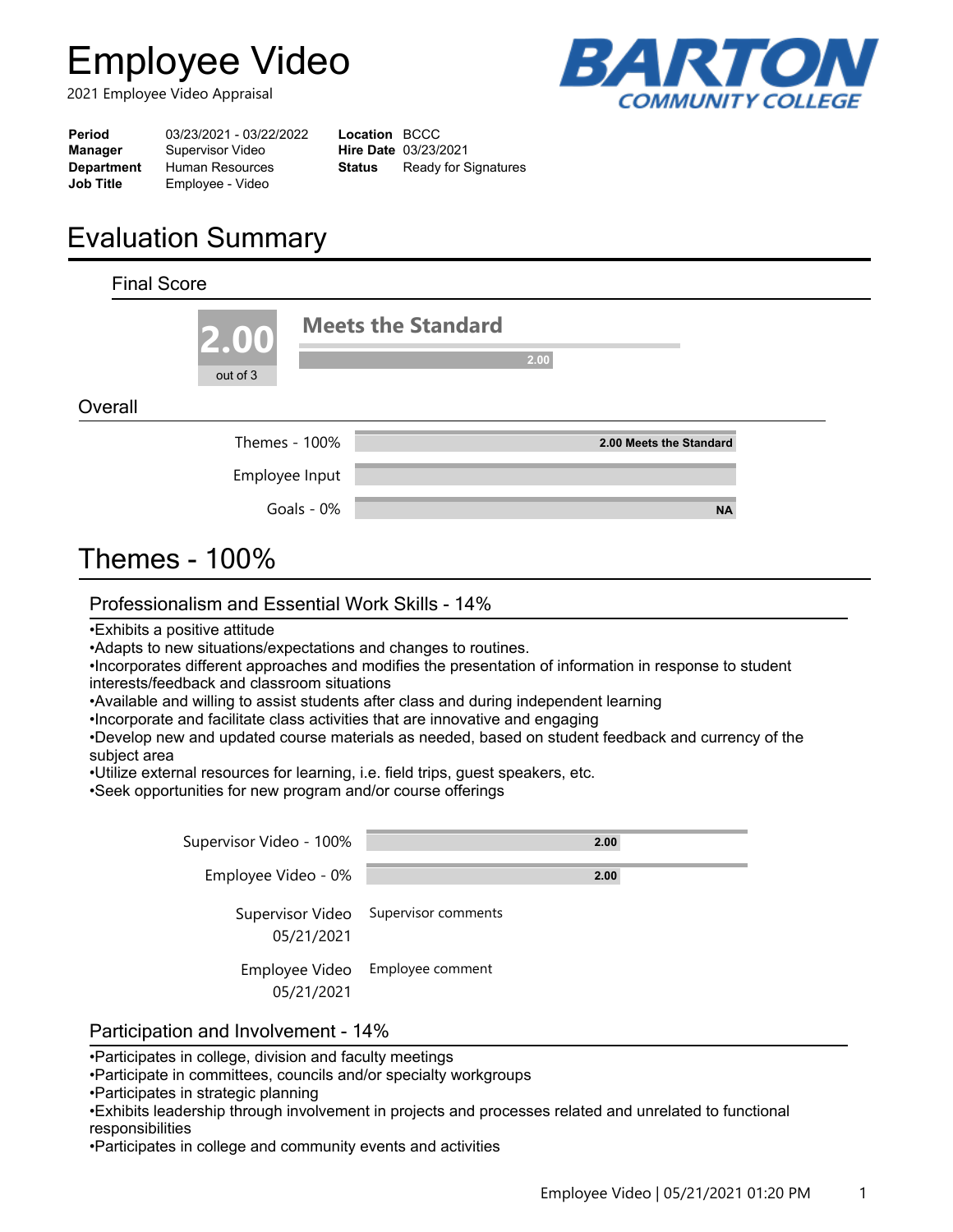| Supervisor Video - 100%        | 2.00                |
|--------------------------------|---------------------|
| Employee Video - 0%            | 2.00                |
| Supervisor Video<br>05/21/2021 | Supervisor comments |
| Employee Video<br>05/21/2021   | Employee comment    |

#### Knowledge of Learning- Preparation for Teaching - 15%

•Package content and incorporate assessment activities to most appropriately enhance learning •Utilize multiple instructional techniques to address course competencies and varied student learning styles •Structure and sequence course content to reflect application of information in career and life environments. •Maintain an awareness of course pre-requisites and advanced coursework to minimize overlap and achieve maximum course integration

•Suggest/develop curriculum changes to integrate course more effectively

| Supervisor Video - 100%      | 2.00                                 |
|------------------------------|--------------------------------------|
| Employee Video - 0%          | 2.00                                 |
| 05/21/2021                   | Supervisor Video Supervisor comments |
| Employee Video<br>05/21/2021 | Employee comment                     |

#### Teaching and Facilitation of Learning - 14%

•Utilizes appropriate verbal skills (e.g., volume, tone, inflection)

•Demonstrate enthusiasm about course content and the learning process

•Displays tolerance for error when students are learning new material

•Incorporate positive reinforcements to reward learning and attempts at learning

•Integrates learning aids as appropriate to enhance the delivery of information

•Promotes critical thinking

•Manages learning environment and maintains composure at times of disruptions (technology difficulties, student behavior issues and other unexpected circumstances).

| Supervisor Video - 100% | 2.00                                 |
|-------------------------|--------------------------------------|
| Employee Video - 0%     | 2.00                                 |
| 05/21/2021              | Supervisor Video Supervisor comments |
| 05/21/2021              | Employee Video Employee comment      |

#### Planning & Organizing Coursework - 14%

•Develop course syllabus in alliance with the master course syllabus and instructor specific information; make syllabus available at first class session.

•Plan for a course textbook, Open Education Resources and/or supplement materials

•Prepare effective student evaluation tools; establish course grading criteria and a system for recording student progress

•Ensure students are aware of course and instructor's expectations

•Conduct class sessions in an organized manner; start class on time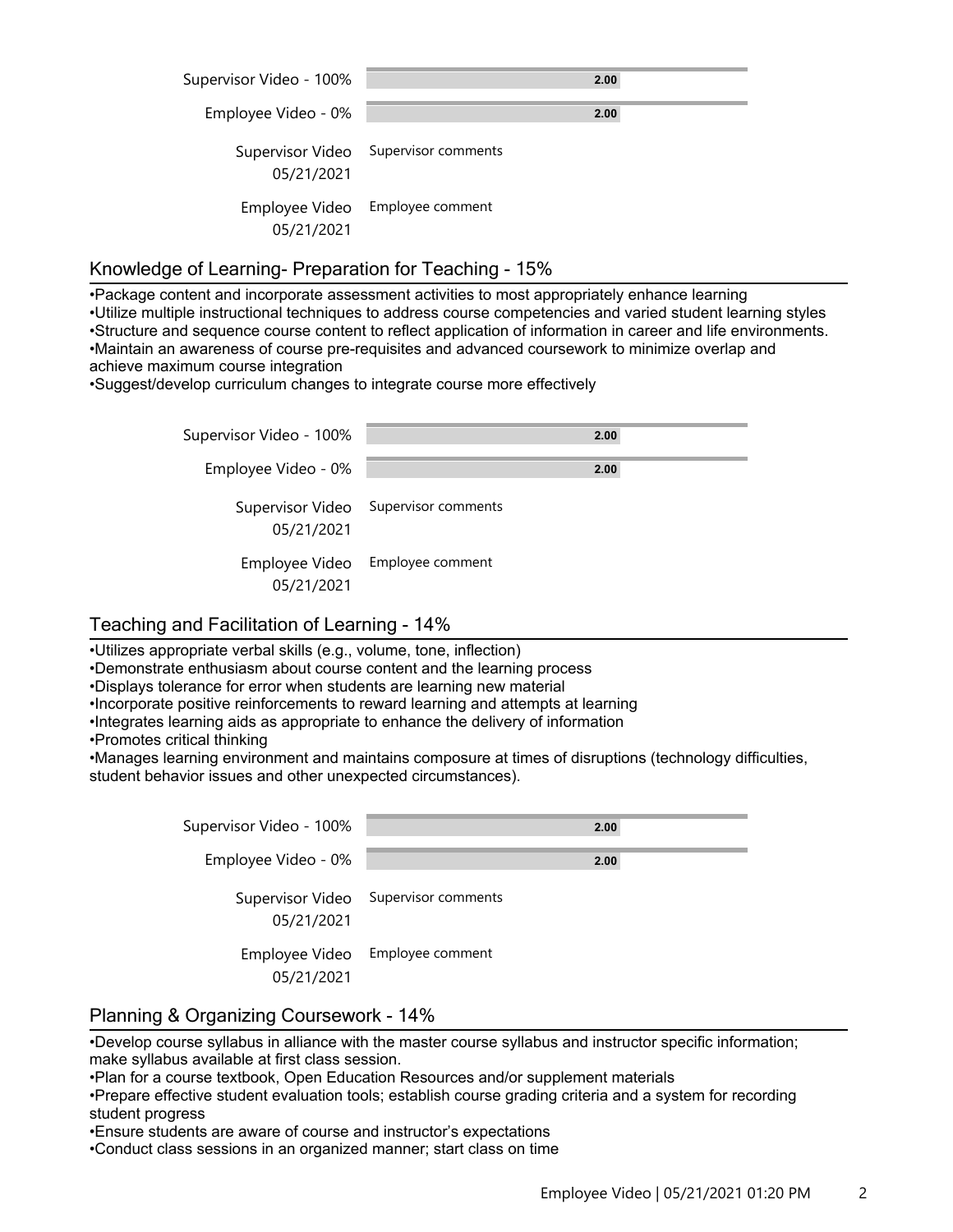•Respond to request from the Registrar's Office; submitting rosters and grade reports by posted deadlines

| Supervisor Video - 100%      | 2.00                                 |
|------------------------------|--------------------------------------|
| Employee Video - 0%          | 2.00                                 |
| 05/21/2021                   | Supervisor Video Supervisor comments |
| Employee Video<br>05/21/2021 | Employee comment                     |

#### Subject Matter Mastery - 15%

•Willingness to answer student's questions and share additional content in class in response to student inquiry

•Demonstrate awareness of current developments in one's subject area

•Participate in professional development events and activities

•Maintain professional relationships with others teaching in the same program or discipline; discuss curriculum, teaching approaches, student learning, etc.

•Participate in the activities of professional organizations, accreditation agencies or other related associations

•Presents at professional conferences, publish books or other scholarly articles and/or engage in original or applied research.

| Supervisor Video - 100%      | 2.00                                 |
|------------------------------|--------------------------------------|
| Employee Video - 0%          | 2.00                                 |
| 05/21/2021                   | Supervisor Video Supervisor comments |
| Employee Video<br>05/21/2021 | Employee comment                     |

#### Assessment of Student Learning - 14%

•Provide opportunities for feedback regularly during the course of instruction; check for student understanding of content on an ongoing basis

•Conduct a preliminary assessment to determine student learning levels

•Match course content to students based on individual student knowledge level and learning abilities

•Utilize a variety of methods (e.g., examinations, graded homework, informal progress reviews) by which students and instructor measure a student progress

•Design courses and assessment activities mindful of integrity outcomes

•Respond to students in a manner that does not humiliate and enhances student's self-esteem

•Clearly delineates students' responsibilities for learning as well as the instructor's responsibility for teaching and evaluating

| Supervisor Video - 100%      | 2.00                                 |
|------------------------------|--------------------------------------|
| Employee Video - 0%          | 2.00                                 |
| 05/21/2021                   | Supervisor Video Supervisor comments |
| Employee Video<br>05/21/2021 | Employee comment                     |

### Employee Input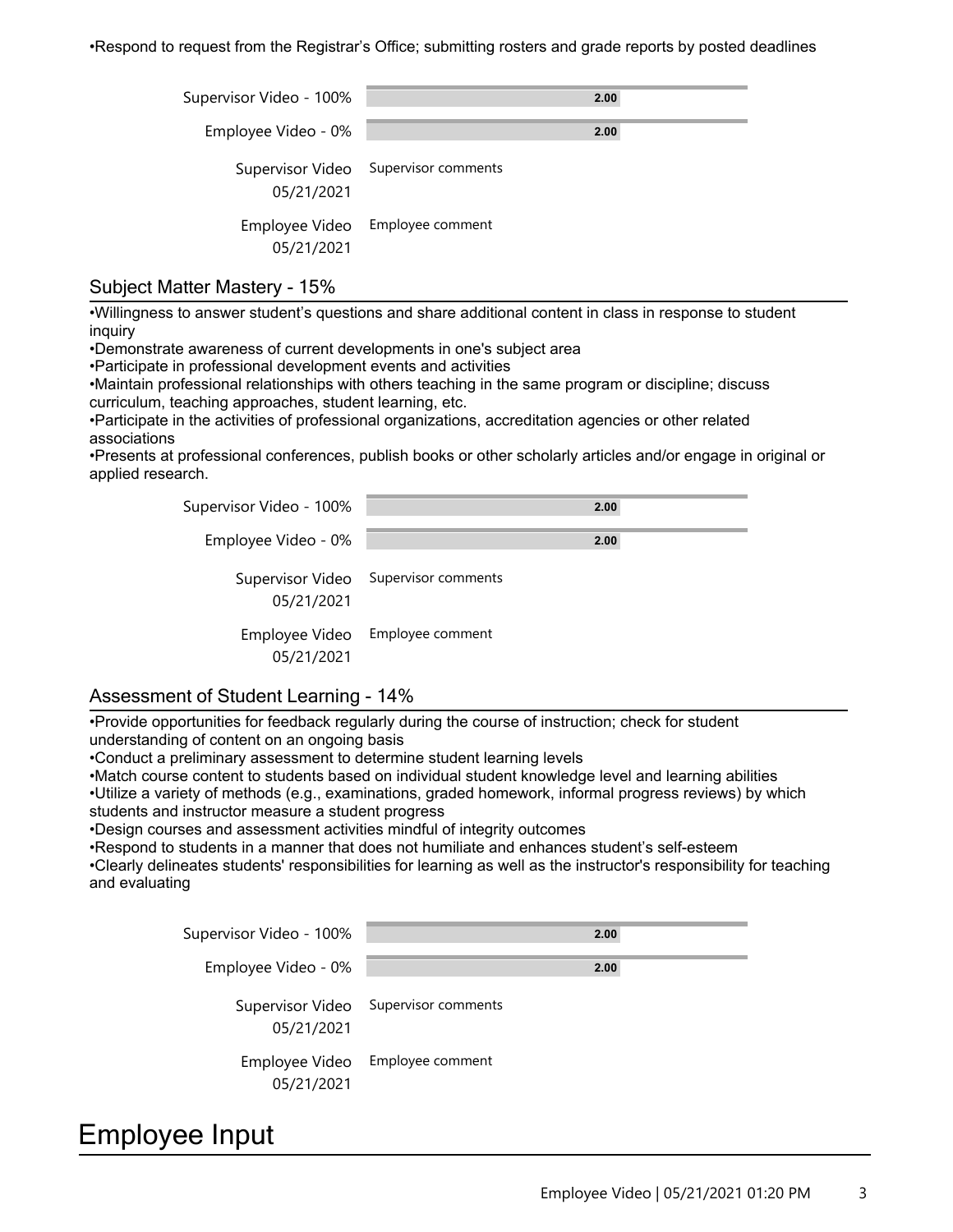What is one thing you have learned this past year associated with your service as a faculty member?

| Supervisor Video             | Supervisor comment       |
|------------------------------|--------------------------|
| 05/21/2021                   |                          |
| Employee Video<br>05/21/2021 | <b>Employee Response</b> |
| Employee Video<br>05/21/2021 | <b>Employee Response</b> |

2.

What strategies can you implement to achieve excellence in teaching and promote student learning?

| Supervisor Video<br>05/21/2021 | Supervisor comment       |
|--------------------------------|--------------------------|
| Employee Video<br>05/21/2021   | <b>Employee Response</b> |

### Goals - 0%

Goal 2 - 50% | 10% Complete

| Goal detail             |                                      |
|-------------------------|--------------------------------------|
| Supervisor Video - 100% | 2.00                                 |
| Employee Video - 0%     | 2.00                                 |
| 05/21/2021              | Supervisor Video Supervisor comments |
| 05/21/2021              | Employee Video Employee comment      |

#### Goal 1 - 50% | 0% Complete

| Goal detail |                              |                                      |
|-------------|------------------------------|--------------------------------------|
|             | Supervisor Video - 100%      | 2.00                                 |
|             | Employee Video - 0%          | 2.00                                 |
|             | 05/21/2021                   | Supervisor Video Supervisor comments |
|             | Employee Video<br>05/21/2021 | Employee comment                     |

## Future Goals - 0%

Future Goal - 100% | 0% Complete

Goal detail

Supervisor Video Supervisor comment 05/21/2021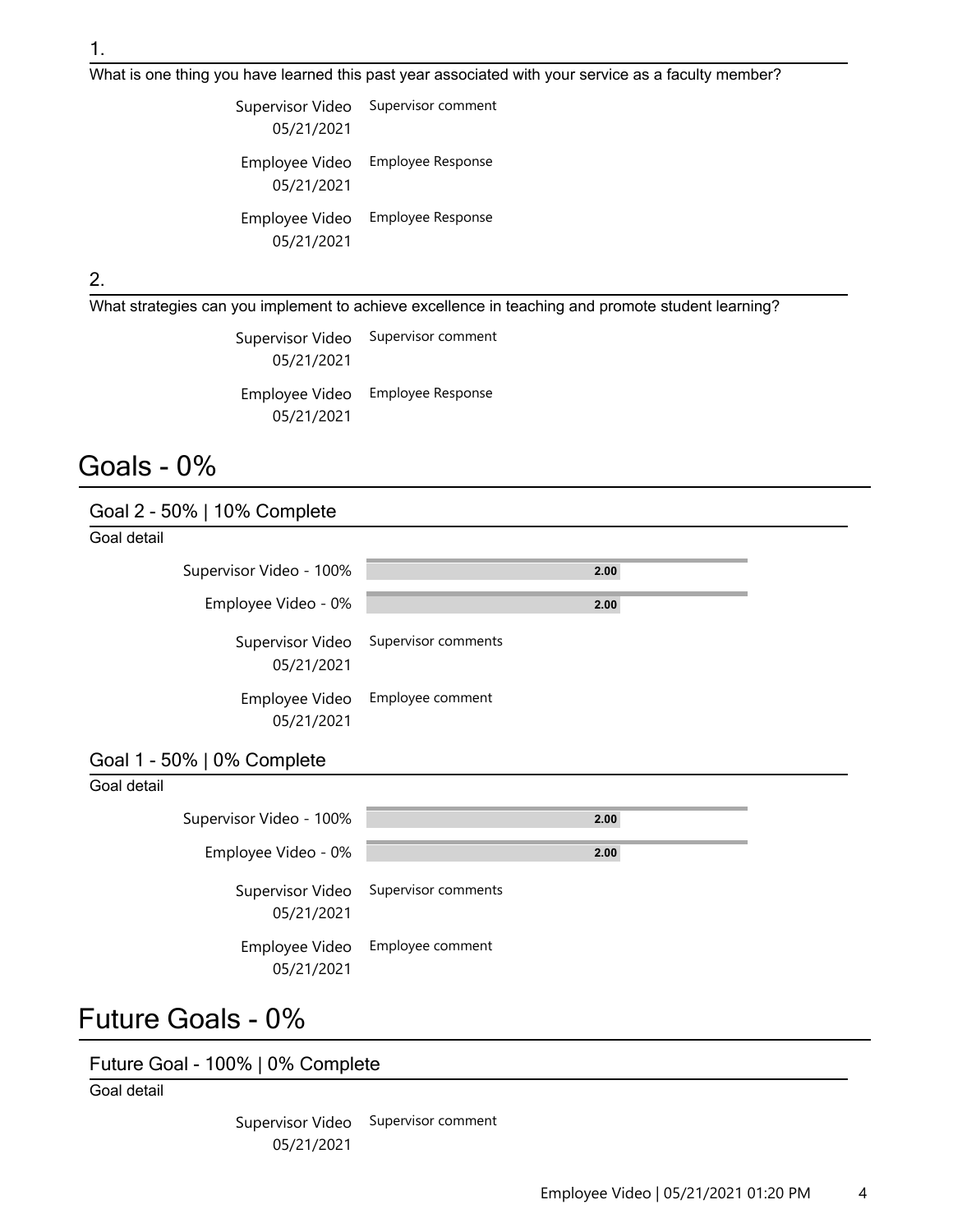Employee Video Employee comment 05/21/2021

# Approval

|                      | <b>Approver Video</b> Approver comments |
|----------------------|-----------------------------------------|
| Routed: 05/21/2021   |                                         |
| $01:10$ PM           |                                         |
| Approved: 05/21/2021 |                                         |
| $01:14$ PM           |                                         |